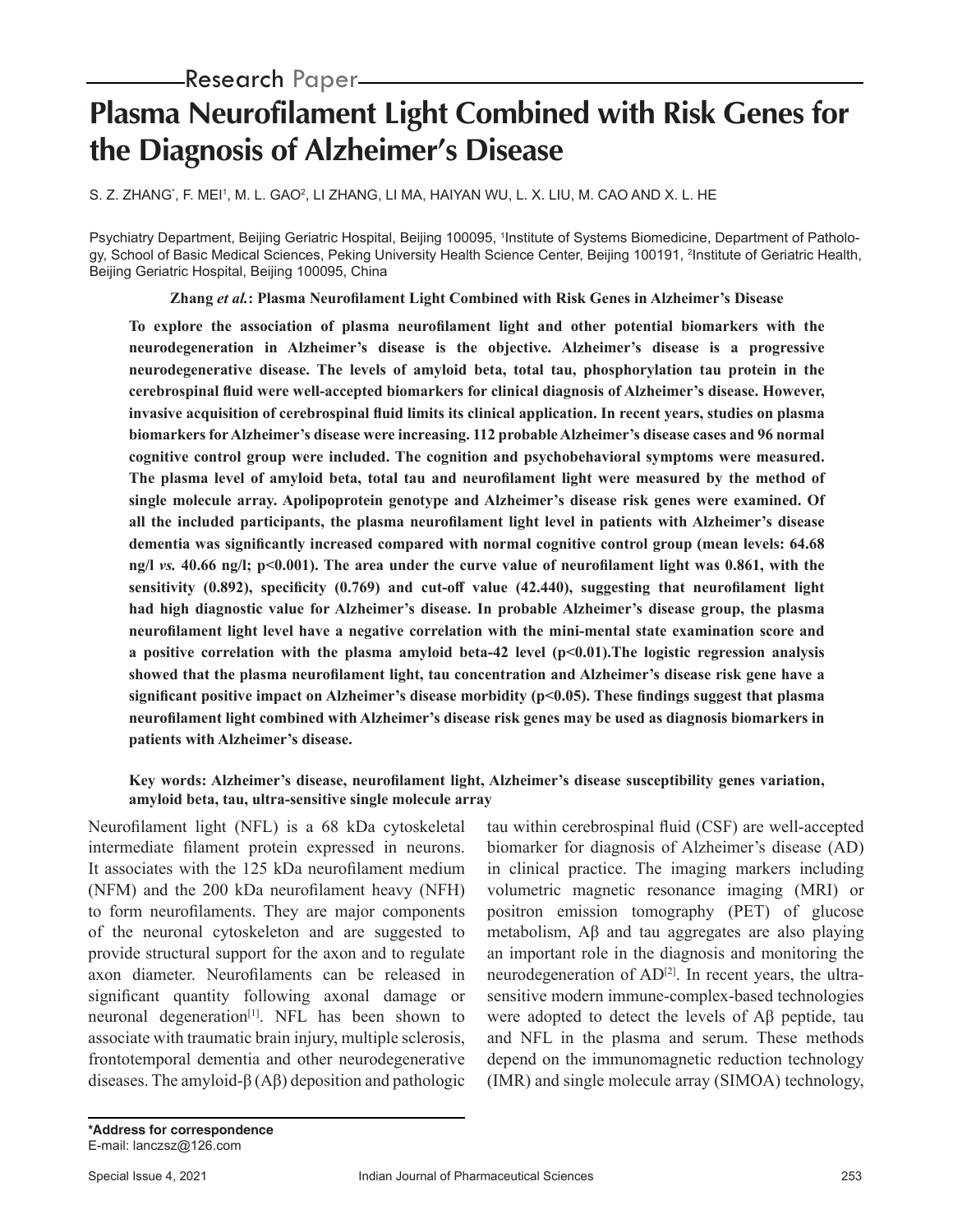which have been proved to provide a noninvasive, inexpensive and readily available biomarkers to track the neurodegenerative process in AD<sup>[3]</sup>.

Another biomarker of AD is risk genes. Presenilin (PSEN1/2) genes and amyloid precursor protein (APP) gene are linked to early-onset familial AD (EO-FAD). By contrast, allelic variation in apolipoprotein E4 (ApoE4) and many other genes such as ATP-binding cassette transporter A1 (ABCA1) are linked to lateonset sporadic AD (LO-SAD)<sup>[4]</sup>. Detection of risk genes associated with neurodegeneration has been applied to the prediction and diagnosis of AD and other dementia disease.

As a sensitive biomarker for neuroaxonal damage, the NFL in CSF has been proved to be correlated to other AD biomarkers. However, it cannot be utilized to diagnose AD alone, owing to less specificity. In this study we designed a paradigm to detect serum NFL tau Aβ level combined with the genetic test and examined whether serum NFL levels are associated with other measures and plays a diagnosis role in AD.

# **MATERIALS AND METHODS**

## **Participants:**

112 probable AD patients were recruited from the psychiatry department in Beijing Geriatric Hospital between August 2019 and August 2020. All the patients underwent cognitive psychology scale evaluation and neuroimaging measurement, according to the National Institute on Aging and Alzheimer's Association (NIA-AA) diagnostic criteria published in 2011<sup>[5]</sup>. All the participants have cognitive impairment with mild, moderate and severe degree and a Mini-Mental State Examination (MMSE) scores between 0 and 23, clinical dementia rating scale (CDR) scores from 1.0 to 3.0. There were no significant differences in age and sex between the two groups of participants. They all have no severe disease history other than AD. 96 participants over 65 y old were recruited as normal control who reported MMSE score of 26 or higher and CDR score of zero. They have no mental illness, surgery or other major disease history, without dementia patients in their families. Consensus agreements were signed by participants or their custodians. Regional ethical committees of Beijing Geriatric Hospital institutions approved this study.

## **Measures of plasma NFL and other biochemical markers:**

10 ml venous blood sample was drawn into

ethylenediamine tetraacetic acid (EDTA) tube from every subject. The blood samples were centrifuged at 2500×g for 15 min, stored at -80°. Plasma NFL level was measured at the Beijing Kingmed Clinical Laboratory, using SIMOA technology on a single molecule array platform (Quanterix Corp). The mechanism and technology of SIMOA have been reported<sup>[3]</sup>. The details of Neuro-4-plexp that analyzed Aβ and tau levels were also available at the company's website (www. quanterix.com). Simoatm NF-light reagent kit was used to test NFL level, the calibration range was 0~450 pg/ml and dynamic range was 0~1800 pg/ml (plasma and serum). The measurements were performed from January  $1^{st}$  to April  $1^{st}$ , 2020, by a board-certified laboratory technician using a single batch of reagents.

# **Cognitive tests:**

Cognition was assessed using the MMSE, neuropsychiatric inventory (NPI) and the CDR by neurologists.

## **Whole exome sequencing and analysis of candidate genes:**

The whole exome sequencing (WES) was performed on deoxyribonucleic acid (DNA) from peripheral blood. After the processes of fragmenting the genomic DNA, ligating the paired end adaptor, amplifying and purifying, all human exons and the 20 bp bases in their adjacent introns were captured by xGen® Exome Research Panel. The DNA library was performed postcapture amplification and purifying and then sequenced by the Illumina HiSeq sequencing platform.

Sequence data alignments to the human genome reference (hg19) and variants calling were used by NextGene V2.3.4 software, further to get the coverage and mean read depth of the target regions. The mean read depth was  $158.56\times$  and even it reached to  $20\times$  for 99.5 % of the target sequences. Meanwhile, the annotation information, including the conservation of nucleotide bases and amino acid, predictions of the biological functions, frequency of the normal populations (1000 Genomes Project, ExAC, dbSNP database and locus specific databases) and the data from Human Gene Mutation Database (HGMD), ClinVar and Online Mendelian Inheritance in Man (OMIM), was performed by NextGene V2.3.4 and lab's own scripts.

Variants were screened as followed: Preference to the variants related to the diseases, Small insertions and deletions (INDELs), canonical splice sites and missense variants. Minor allele frequency in normal populations  $\leq$  5 % (except for the known MAF $\geq$ =5 %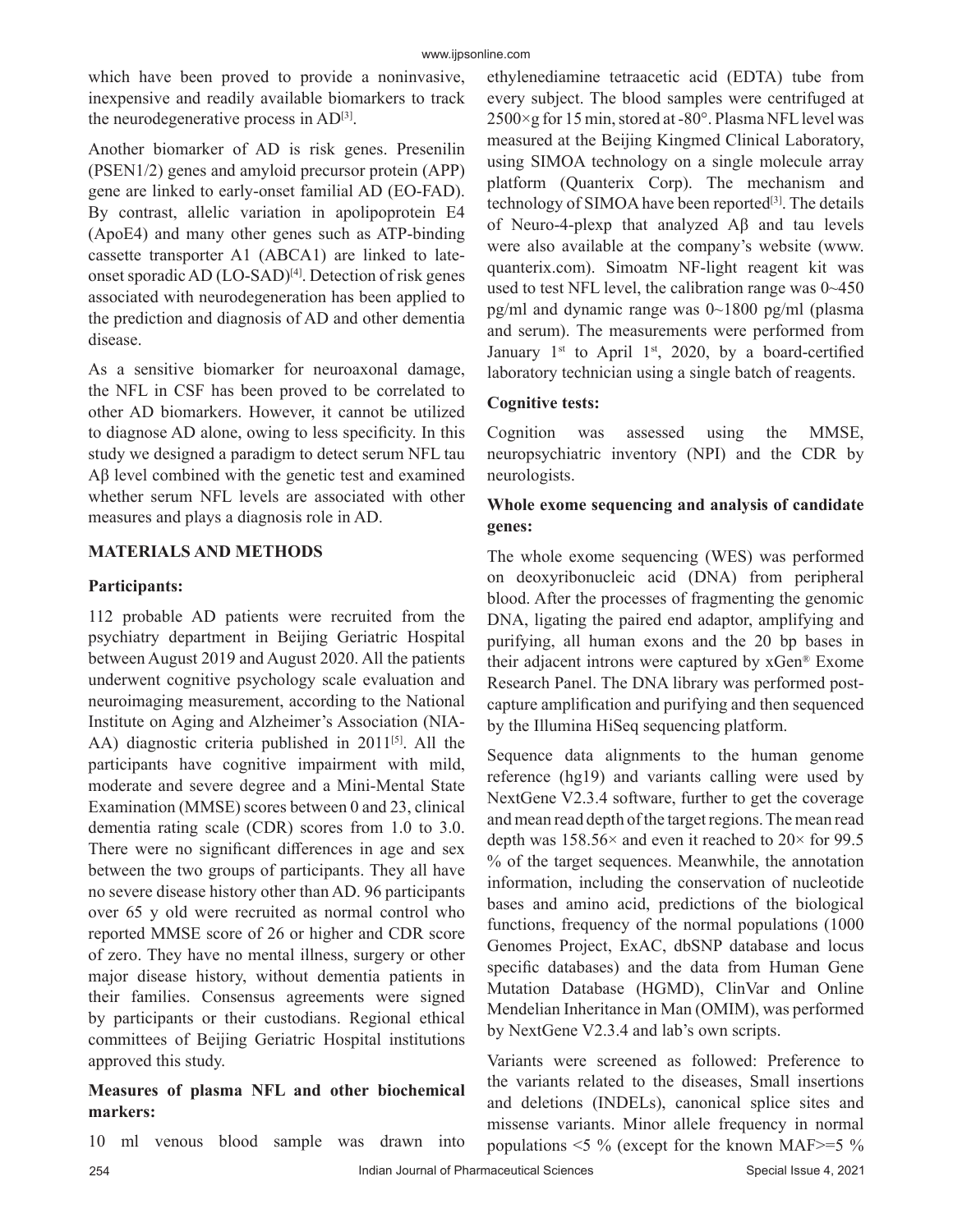pathogenicity), Preference to the variants in HGMD and ClinVar and preference to the variants in OMIM. The variants of pathogenicity were according to standards and guidelines for the interpretation of sequence variants published by American College of Medical Genetics and Genomics (ACMG) in 2015 with Human Genome Variation Society (HGVS) nomenclature. Roundabout Guidance Receptor 1 (ROBO1) gene has three transcripts in National Center for Biotechnology Information (NCBI) and we used NM\_002941.3 as the reference sequence for analysis.

#### **Apolipoprotein E genotyping:**

APOE genotyping was carried out as previously reported<sup>[6]</sup>.Genomic DNA was amplified, using primers as follows: forward TCCAAGGAGCTGCAGGCGGCGCA, reverse-ACAGAATT CGCCCCGGCCTGGTACACTGCCA. Amplification product was then digested with five Hha1 for 2 h at 37° and subjected to electrophoresis. The genotypes were determined by the size of DNA fragment.

#### **Statistical analysis:**

Data were expressed as mean±standard deviation (SD) or an absolute number and SPSS software was used. Spearman correlation analysis was applied to examine the correlations between plasma NFL measures, plasma Aβ measures, plasma tau measures, cognitive tests and AD risk gene. Receiver operating characteristic (ROC) curve analysis for each plasma biomarkers was used to diagnose AD. Multivariate logistic regression model was built to further evaluate the associations between AD morbidity and plasma NFL measures, AD risk gene, plasma Aβ measures and tau measures. A p-value of 0.05 or 0.01 was defined as the threshold of statistical significance in each test.

## **RESULTS AND DISCUSSION**

As illustrated in Table 1, the demographics, cognitive and neuropsychiatric scores, APOE ε4 carrier status and other AD susceptibility genes. We included 96 cognitive intact controls. The mean of age was 81 y old, rate of male sex was 41.6 % and the mean of MMSE was 28. The total number of patients with AD susceptibility genes was 10, 2 people with APOE ε4+/+ gene, 8 with APOE ε4+/- gene. 112 AD dementia subjects were included of which the mean age was 84 y old, rate of male sex was 48.2 %, the mean of MMSE was 6.4, the mean of NPI was 15. The total number of patients who carry with AD susceptibility genes was 34, 9 persons with APOE  $\varepsilon$ 4+/+ gene, 20 persons with APOE ε4+/- gene, one person carrying heterozygous variation of APP gene (p.693 Glu>Gly), one person with heterozygous variation of PSEN1 gene (c.356C>T), one person with heterozygous variation of alpha-2 macroglobulin (A2M) gene (c.4198G>A), one person with heterozygous variation of presenilin 2(PSEN 2) gene (c.1186c>A ), one person with heterozygous variation of ABCA7 gene (p.578Arg>fs).

Table 1 and fig. 1 showed that plasma NFL concentration was significantly higher in AD group than in controls (79.89 pg/ml *vs.* 48.70 pg/ml; p=0.001), plasma tau concentration was significantly higher in AD group than in controls  $(6.26 \text{ pg/ml vs. } 3.84 \text{ pg/ml}; \text{p=0.001}).$ But there were no difference for plasma amyloid-β 40 (Aβ40) and amyloid-β 42 (Aβ42) levels between AD group and normal controls (4.85 pg/ml *vs.* 4.06 pg/ml and 81.74 pg/ml *vs.* 98.00 pg/ml; all p>0.05).

|                   | TABLE 1: COMPARISON OF TEST RESULTS IN |  |  |
|-------------------|----------------------------------------|--|--|
| <b>EACH GROUP</b> |                                        |  |  |

| <b>Measures</b>                 | <b>Normal control</b> | AD            |
|---------------------------------|-----------------------|---------------|
| Total patients, No.             | 96                    | 112           |
| Age, mean (SD)                  | 81 (5.498)            | 84 (6.827)    |
| Male sex, No. (%)               | 40 (41.6 %)           | 54 (48.2 %)   |
| MMSE score, mean (SD)           | 28 (1.938)            | 0(6.413)      |
| NPI score, mean (SD)            | Ι                     | 15 (9.441)    |
| AD susceptibility genes,<br>No. | 10                    | 35            |
| APOE $\epsilon$ 4+/+, No.       | 2                     | 9             |
| APOE ε4+/-, No.                 | 8                     | 20            |
| APP gene variation, No.         | 0                     | 1             |
| PSEN1 gene variation,<br>No.    | 0                     | 1             |
| PSEN2 gene variation,<br>No.    | 0                     | 1             |
| A2M gene variation, No.         |                       | 1             |
| ABCA7 gene variation,<br>No     | 0                     | 1             |
| B-Amyloid 42 mean (SD)<br>ng/l  | 4.85(3.00)            | 4.06(2.82)    |
| B-Amyloid 40 mean (SD)<br>ng/l  | 81.746 (41.9)         | 89 (59.576)   |
| Total tau mean (SD) ng/l        | 6.26(3.78)            | 3.84(1.83)    |
| NFL mean (SD) ng/l              | 79.89 (44.53)         | 48.70 (42.05) |

Note: MMSE=Mini-mental state examination, NPI=Neuropsychiatric inventory, NFL=neurofilament light protein, Aβ=amyloid-β



**Fig. 1: NFL, Aβ42, Aβ40, tau slopes by clinical diagnosis**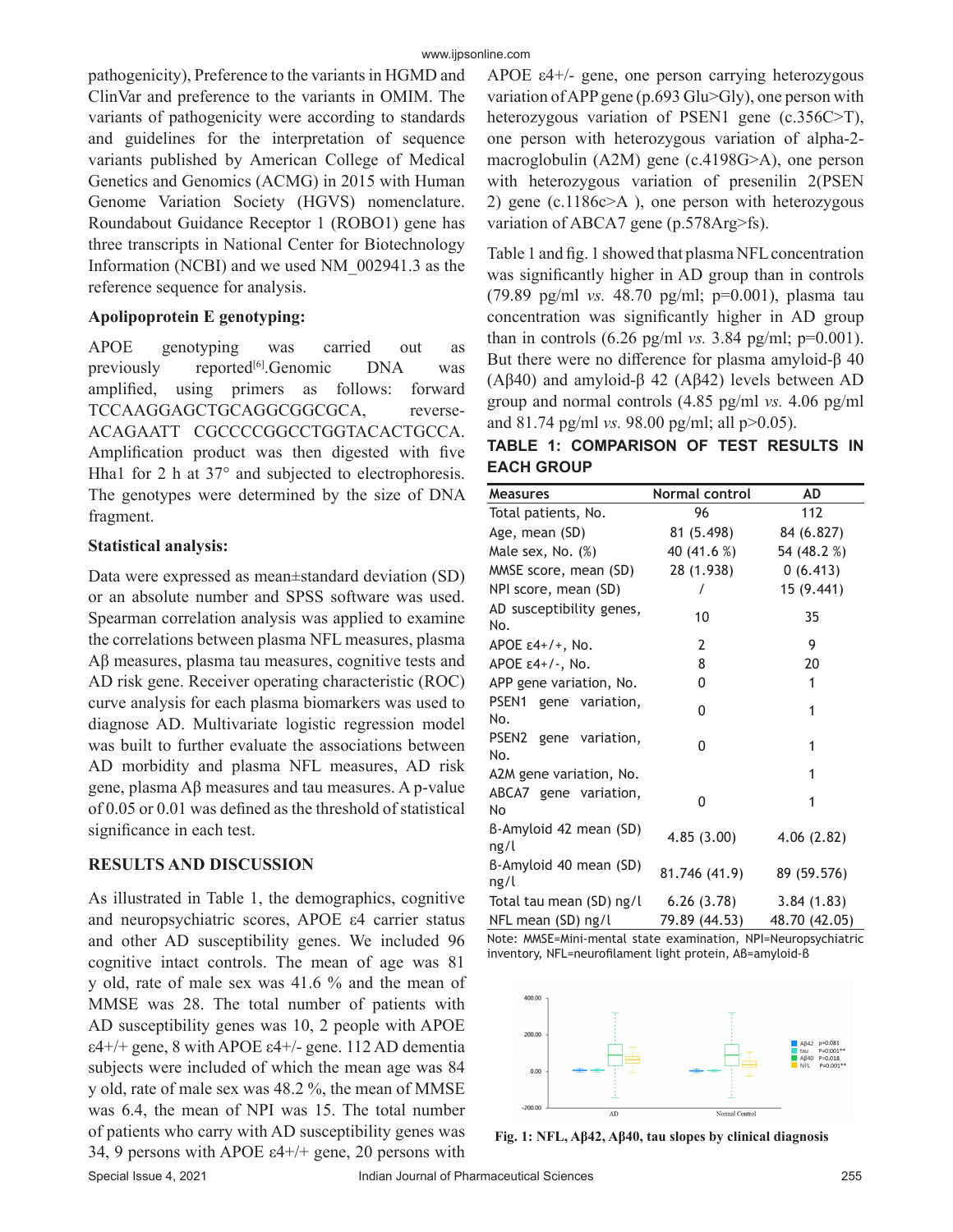We also analyzed relationships across AD biomarkers (NFL, Aβ42, Aβ40, tau, AD susceptibility genes) and AD clinical features (Age, MMSE, NPI). In 112 AD participants, there was negative correlation between plasma NFL concentration and MMSE ( $β=0.456$ , p=0.001) and positive correlation between plasma NFL concentration and Aβ42 concentration (β=0.424, p=0.002). In AD group, there was a positive correlation between AD risk genes and age ( $\beta$ =-0.584, p<0.001), there were no relationship between AD risk genes and other variables (Table 2).

In the ROC analyses, the area under the curve (AUC) for the comparisons between normal controls and those with AD was 0.556 (95 % confidence interval (CI) 0.471-0.640) for plasma Aβ42, 0.491 (95 % CI 0.406- 0.577) for Aβ40. By contrast, the AUC of plasma NFL was 0.743 (95 % CI 0.656-0.812) for control individuals versus those with AD was 0.745 (95 % CI 0.676-0.815) for control individuals versus those with AD. Using a cutoff of 54.2 pg/ml for NFL, the sensitivity was 73.6 % and specificity 68.9 % for differentiating normal control from AD dementia. While using a cutoff of 6.34 pg/ml for tau, the sensitivity was 49.1 % and specificity 91.9 % for differentiating normal control from AD dementia (Table 3 and fig. 2).

We used plasma Aβ42, tau, Aβ40, NFL, Aβ 42/Aβ 40 and AD risk genes as independent variables, while AD morbidity was used as dependent variable for logistic regression analysis. These results showed that the regression coefficient of plasma tau was 0.384, suggesting that plasma tau has a significant positive impact on AD morbidity ( $z=4.381$ ,  $p<0.001$ ). The regression coefficient of plasma NFL was 0.013, indicating that plasma NFL has a significant positive impact on AD morbidity  $(z=2.525, p=0.012)$ . The regression coefficient of AD gene was 2.382, showing that AD susceptibility genes has a significant positive impact on AD morbidity ( $z=4.809$ ,  $p<0.001$ ). However, other biomarkers didn't impose impact on AD morbidity (Table 4).

| TABLE 2: VARIABLES ASSOCIATED WITH PLASMA NFL MEASURES AND AD SUSCEPTIBILITY GENES |  |
|------------------------------------------------------------------------------------|--|
|------------------------------------------------------------------------------------|--|

| <b>Measures</b>            |          | <b>Plasma NFL</b> |                | AD susceptibility genes |           |                |
|----------------------------|----------|-------------------|----------------|-------------------------|-----------|----------------|
|                            | ß        | p value           | R <sup>2</sup> | ß                       | p value   | R <sup>2</sup> |
| Age                        | $-0.205$ | 0.172             | 0.094          | 0.584                   | $0.000**$ | 0.212          |
| <b>MMSE</b>                | $-0.456$ | $0.001**$         | 0.208          | $-0.213$                | 0.155     | 0.038          |
| <b>NPI</b>                 | 0.19     | 0.206             | 0.038          | 0.129                   | 0.394     | 0.038          |
| AB42                       | 0.424    | $0.002**$         | 0.2            | 0.041                   | 0.776     | 0.165          |
| AB40                       | 0.163    | 0.279             | 0.056          | 0.232                   | 0.121     | 0.056          |
| Tau                        | 0.266    | 0.062             | 0.107          | 0.026                   | 0.856     | 0.011          |
| <b>NFL</b>                 |          |                   |                | 0.029                   | 0.839     | 0.071          |
| AD susceptibility<br>genes | 0.029    | 0.839             | 0.071          |                         |           |                |

Note: \*p<0.05, \*\*p<0.01

#### **TABLE 3: THE BIOMARKERS CUT-OFF RESULT OF ROC FOR DIAGNOSIS OF AD**

| <b>Title</b> | <b>AUC</b> | Cut-off value | Sensitivity | Specificity | p value   | 95 % CI            |
|--------------|------------|---------------|-------------|-------------|-----------|--------------------|
| AB42         | 0.556      | 5.34          | 0.436       | 0.73        | 0.196     | $0.471\sim0.640$   |
| AB40         | 0.491      | 39.07         | 0.655       | 0.351       | 0.893     | $0.406 \sim 0.577$ |
| Tau          | 0.745      | 6.34          | 0.491       | 0.919       | $0.001**$ | $0.676 \sim 0.815$ |
| <b>NFL</b>   | 0.734      | 54.2          | 0.736       | 0.689       | $0.001**$ | $0.656 - 0.812$    |

Note: \*p<0.05, \*\*p<0.01



**Fig. 2: ROC curve for biomarkers to diagnosis of AD**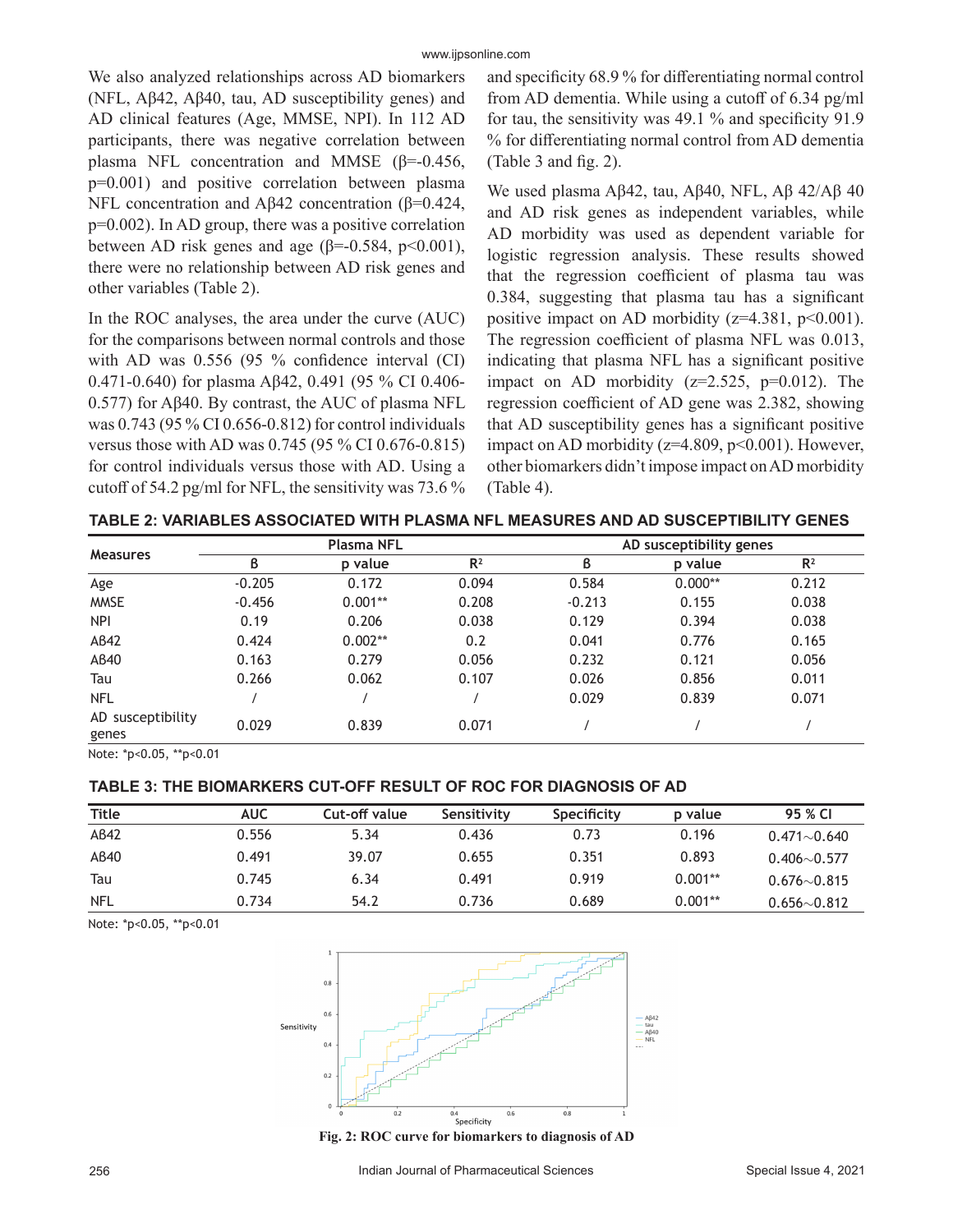| <b>Measures</b>         | <b>Regression coefficient</b> | z value  | p value   | Odds ratio (OR) |
|-------------------------|-------------------------------|----------|-----------|-----------------|
| <b>NFL</b>              | 0.013                         | 2.525    | $0.012*$  | 1.013           |
| AB42                    | 0.075                         | 1.065    | 0.287     | 1.078           |
| AB40                    | $-0.002$                      | $-0.569$ | 0.569     | 0.998           |
| AB42/AB40               | $-1.294$                      | $-0.160$ | 0.873     | 0.274           |
| Tau                     | 0.384                         | 4.381    | $0.000**$ | 1.468           |
| AD susceptibility genes | 2.382                         | 4.809    | $0.000**$ | 10.829          |

www.ijpsonline.com

Note: \*p<0.05, \*\*p<0.01

Many literatures have postulated a potential application of the plasma concentration of the light chain of the neurofilament protein as biomarkers for AD and other neurodegeneration disease. In this study, the plasma NFL concentration was found to be significantly higher in the AD patients than the cognitive intact controls. This finding replicates the previous findings. Niklas Mattsson have reported that the plasma NFL level is a dynamic biomarker that changes throughout the course of AD and is sensitive to the progression of neurodegeneration. His study revealed rates of NFL were correlated with rates of cognitive and imaging measures in AD groups[7]. After correcting for age, the difference in serum NFL concentrations between AD groups and cognitive impairment controls remained significant<sup>[8]</sup>. A positive association between NFL in CSF (cNFL) levels and age was also observed in individuals with most neurodegenerative conditions including AD, vascular dementia (VaD) and dementia with lewy bodies (DLB), but not in frontotemporal dementia  $(FTD)^{[9]}$ . Within the AD group, we also observed the relationship between plasma concentration of NFL and AD susceptibility genes phenotype, plasma concentration of Aβ42, Aβ40, tau, age and cognitive decline. We have not found positive association between plasma NFL and age, neither between plasma NFL and plasma tau as suggested by several previous studies in CSF and plasma<sup>[7,8]</sup>. By contrast, we have verified a positive association between plasma NFL and plasma Aβ42. These data suggest that Aβ, tau pathologic features and degeneration of different types of axons are present in AD, which will be weakly correlated overall. An inverse correlation between NFL and cognitive status measured by the MMSE is in line with the recently published results<sup>[10]</sup>. Some studies have revealed that the CSF biomarkers (tau, Aβ42) were not correlated with the MMSE score after controlling for the diagnostic categories, supporting the notion that the CSF biomarkers do not correlate with disease progression at the stage of mild cognitive impairment  $(MCI)$  and later<sup>[11,12]</sup>.

The AD dementia group had higher plasma NFL levels

and plasma tau levels than the controls (AUC 0.734 *vs.* 0.745, p<0.01), with a lower specificity (0.689) *vs.* 0.919). The data indicates that plasma NFL as a peripheral biomarker for neuronal injury has shown diagnostic accuracy for AD dementia, comparable with established biomarkers in other large scale multicenter cohorts. Biomarkers, such as tau and NFL represent neuronal injury (e.g., axonal degeneration), while tau is a weaker marker for neuronal injury $[13]$ .

We also detected gene polymorphism of APOE ε4 and identified susceptible genetic variation for AD and established the relationship between plasma NFL and AD risk gene. The possible pathogenic gene includes ABCA1, ABCA7[14,15], histocompatibility locus antigen (HLA class III)<sup>[16,17]</sup>, triggering receptor expressed on myeloid cells 2 (TREM 2)<sup>[18]</sup>, A2M<sup>[19]</sup>, etc. In the multinomial logistic regression analysis APOE  $\varepsilon$ 4+/+ together with other AD risk gene play a significant positive role on AD morbidity. While the plasma NFL and tau concentration play positive effect on AD morbidity. These three biomarkers are salient features for AD. The most common form of familial Alzheimer's disease (FAD) is associated with mutations of the PSEN1/2 genes<sup>[20,21]</sup> and mutations of the APP gene<sup>[22,23]</sup>. The early genetic studies of APP, PSEN1 and PSEN2 led to the establishment of Aβ peptide as a critical molecule in AD pathogenesis. ApoE ε4 may accelerate the development of AD pathology, associated with an earlier disease onset<sup>[24]</sup>. These genes have been identified as causal or risk factors for FAD patients. The lifetime risk for AD in individuals with APOE ε4/ ε4 genotype is high, estimated as 33 % or 32 % for men or women by age 75 y; by age 85 y, the risk rate climbs to 52 % for men and 68 % for women<sup>[25]</sup>. Our study also confirmed a positive correlation between AD susceptibility genes and age. Cleavage of APP results in the formation of a variety of  $\mathcal{A}\beta$  peptides<sup>[26]</sup>, which may be initiating factors for neurodegeneration. There was no statistically relationship between AD risk gene and NFL in our AD control. One interpretation of this is that NFL reflects neurodegeneration that occurred independent of gene mutations. Other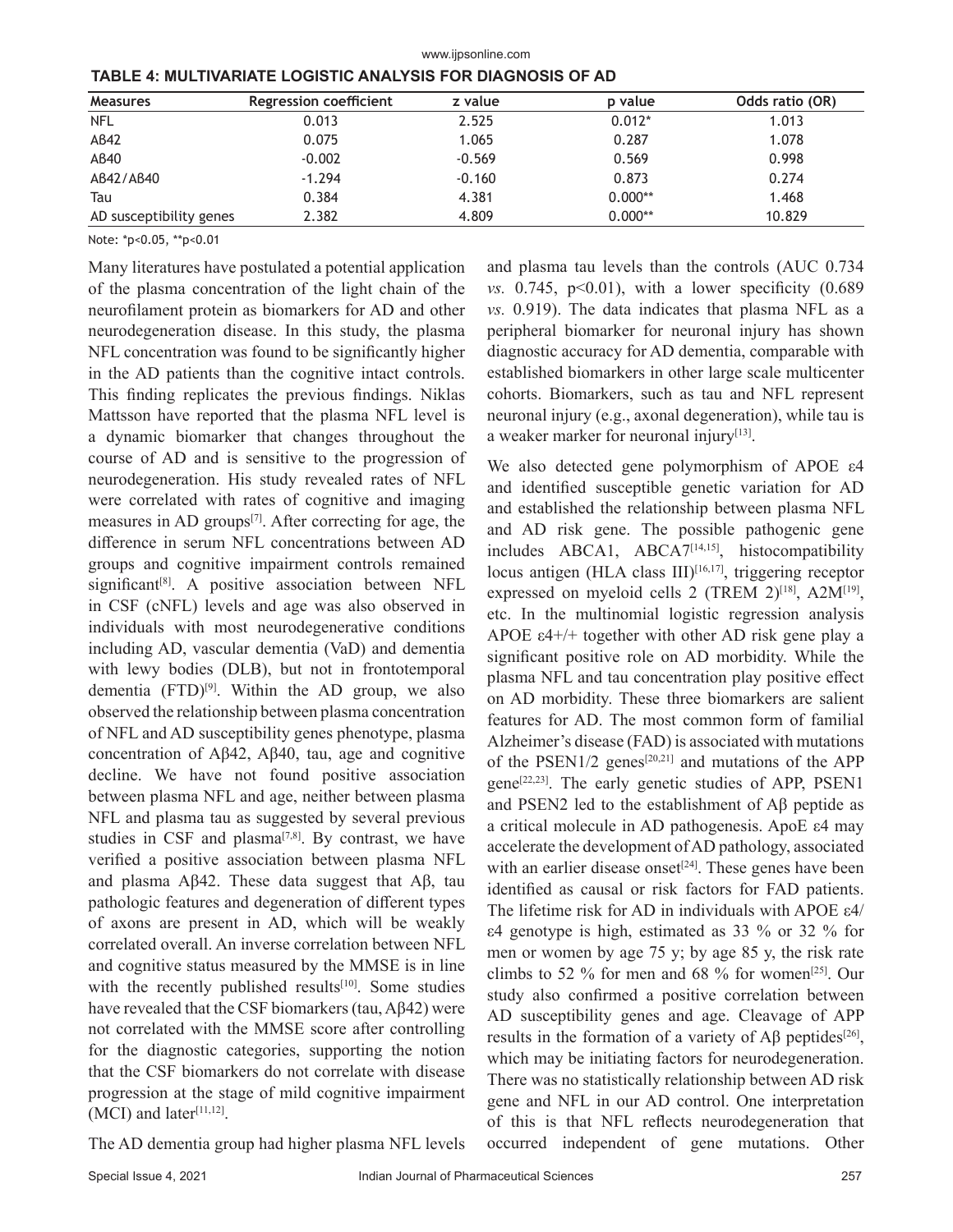neurodegenerative conditions and brain injury due to cardiac arrest may trigger neuronal injury leading to increased NFL concentration<sup>[27-29]</sup>. Pathological studies have verified that there is no difference between the levels of neurofibrillary tangles present in AD due to PSEN1 or PSEN2 mutations or in "sporadic" AD<sup>[30,31]</sup>, indicating that AD risk gene have no exacerbation of AD pathology. The biological function of the late-onset AD susceptibility genes are partially unknown. The role of each gene and its relationship between genes and other biomarkers like NFL and tau in AD pathogenesis will require more investigation.

From above, we postulate a proposal that potential application of the plasma NFL as a screening tool for neurodegeneration for AD, while the CSF biomarkers for the confirmation of the diagnosis of AD. Plasma NFL together with demographics, APOE ε4 genotype and other AD susceptibility genes may be used to predict AD morbidity and disease progression.

#### **Author's contributions:**

Shouzi Zhang designed the study strategy. Li Zhang, Li Ma, Haiyan Wu, Lixin Liu, Meng Cao and Xuelin He recruited the participants and collected their information and blood samples. Maolong Gao performed the data analysis, data management. Shouzi Zhang and Fan Mei wrote the manuscript. All authors reviewed the manuscript.

#### **Ethics statements:**

**Studies involving animal subjects:** No animal studies are presented in this manuscript.

**Studies involving human subjects:** The studies involving human participants were reviewed and approved by Beijing Geriatric Hospital. The patients/ participants provided their written informed consent to participate in this study.

**Inclusion of identifiable human data:** No potentially identifiable human images or data is presented in this study.

**Data availability statement:** All datasets generated for this study are included in the manuscript supplementary files.

#### **Conflicts of interest:**

The authors declare that the research was conducted in the absence of any commercial or financial relationships that could be construed as a potential conflict of interest.

## **REFERENCES**

- 1. Preische O, Schultz SA, Apel A, Kuhle J, Kaeser SA, Barro C, *et al.* Serum neurofilament dynamics predicts neurodegeneration and clinical progression in presymptomatic Alzheimer's disease. Nat Med 2019;25(2):277-83.
- 2. Jack Jr CR, Bennett DA, Blennow K, Carrillo MC, Dunn B, Haeberlein SB, *et al.* NIA‐AA research framework: toward a biological definition of Alzheimer's disease. Alzheimers Dement 2018;14(4):535-62.
- 3. Lue LF, Guerra A, Walker DG. Amyloid beta and tau as Alzheimer's disease blood biomarkers: promise from new technologies. Neurol Ther 2017;6(1):25-36.
- 4. Strittmatter WJ, Saunders AM, Schmechel D, Pericak-Vance M, Enghild J, Salvesen GS, *et al.* Apolipoprotein E: highavidity binding to beta-amyloid and increased frequency of type 4 allele in late-onset familial Alzheimer disease. Proc Natl Acad Sci USA 1993;90(5):1977-81.
- 5. Jack Jr CR, Albert MS, Knopman DS, McKhann GM, Sperling RA, Carrillo MC, *et al.* Introduction to the recommendations from the National Institute on Aging‐Alzheimer's Association workgroups on diagnostic guidelines for Alzheimer's disease. Alzheimers Dement 2011;7(3):257-62.
- 6. Ji Y, Urakami K, Adachi Y, Maeda M, Isoe K, Nakashima K. Apolipoprotein E polymorphism in patients with Alzheimer's disease, vascular dementia and ischemic cerebrovascular disease. Dement Geriatr Cogn Disord 1998;9(5):243-5.
- 7. Mattsson N, Cullen NC, Andreasson U, Zetterberg H, Blennow K. Association between longitudinal plasma neurofilament light and neurodegeneration in patients with Alzheimer disease. JAMA Neurol 2019;76(7):791-9.
- 8. Lewczuk P, Ermann N, Andreasson U, Schultheis C, Podhorna J, Spitzer P, *et al.* Plasma neurofilament light as a potential biomarker of neurodegeneration in Alzheimer's disease. Alzheimers Res Ther 2018;10(1):1-10.
- 9. Bridel C, Van Wieringen WN, Zetterberg H, Tijms BM, Teunissen CE, Alvarez-Cermeno JC, *et al.* Diagnostic value of cerebrospinal fluid neurofilament light protein in neurology: a systematic review and meta-analysis. JAMA Neurol 2019;76(9):1035-48.
- 10. Mattsson N, Andreasson U, Zetterberg H, Blennow K, Alzheimer's Disease Neuroimaging Initiative. Association of plasma neurofilament light with neurodegeneration in patients with Alzheimer disease. JAMA Neurol 2017;74(5):557-66.
- 11. Jack Jr CR, Knopman DS, Jagust WJ, Shaw LM, Aisen PS, Weiner MW, *et al.* Hypothetical model of dynamic biomarkers of the Alzheimer's pathological cascade. Lancet Neurol 2010;9(1):119-28.
- 12. Lewczuk P, Esselmann H, Otto M, Maler JM, Henkel AW, Henkel MK, *et al.* Neurochemical diagnosis of Alzheimer's dementia by CSF Aβ42, Aβ42/Aβ40 ratio and total tau. Neurobiol Aging 2004;25(3):273-81.
- 13. Mattsson N, Zetterberg H, Janelidze S, Insel PS, Andreasson U, Stomrud E, *et al.* Plasma tau in Alzheimer disease. Neurology 2016;87(17):1827-35.
- 14. Koldamova R, Fitz NF, Lefterov I. The role of ATPbinding cassette transporter A1 in Alzheimer's disease and neurodegeneration. Biochim Biophys Acta 2010;1801(8):824- 30.